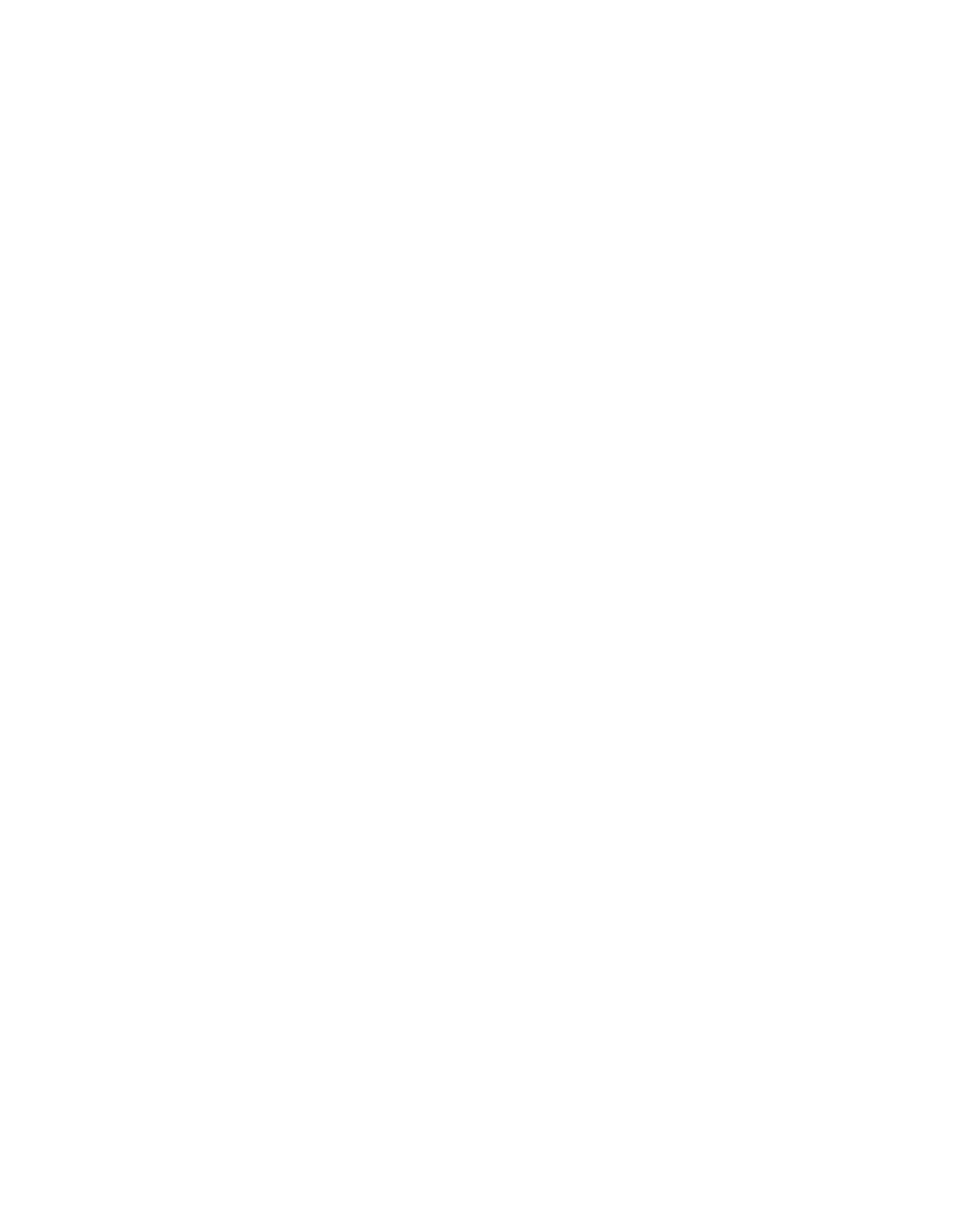## **1 Introduction**

Before proceeding to the final design of the High Momentum PID RICH detector, we have accomplished a study of all factors that could be optimized. The HMPID RICH has a proximity focusing geometry, with a liquid  $C_6F_{14}$  radiator and a pad-segmented CsI photocathode (PC) inside a multiwire chamber. A detailed description is given in the Technical Design Report [1], where the detector parameters, which will be discussed in the present study, were choosen to be:  $C_6F_{14}$  radiator thickness of 10 mm, proximity gap of 80 mm, pad size of 8x8.4  $mm<sup>2</sup>$  (wire pitch 4.2 mm), single electron pulse height (PH)  $A_0$  of 40 ADC channels (1 ADC channel =  $0.17$  fC).

In the proximity focusing configuration three main sources of error have to be considered when optimizing the Cherenkov angle resolution. These are:

1) The chromatic error. The energy dependence of the refractive index of the liquid  $C_6F_{14}$  radiator within the accepted UV range of photons (established by the convolution of the media transmission and the CsI quantum efficiency (QE)), results in a spread of the Cherenkov angle. On the one hand, one aims at achieving the largest number of photoelectrons optimizing the media tranparency and enlarging the detected UV range towards the higher photon energies, where the CsI QE gets larger. On the other hand, at these energies, the refractive index dispersion, hence the chromatic error, increases rapidly, thus worsening the final resolution.

2) The geometric error. It is a twofold effect where both the radiator thickness  $T_r$  and the proximity gap  $T_g$  are involved. The uncertainty on the photon emission point, along the particle track in the radiator, determines an error on the Cherenkov angle which depends on the ratio  $T_r/T_q$ . For the radiator,  $T_r$  has to be chosen such that it gives acceptable resolution for a given  $T_q$  and a sufficient number of detected photons. For the proximity gap, there are two limiting cases to be studied: a) there is no sense in increasing  $T<sub>g</sub>$  over the stage where the geometrical contribution starts to be much smaller than the chromatic one; b) the high particle density in which the HMPID is foreseen to operate (about  $15\%$  occupancy) may have an opposite effect on the resolution when increasing  $T_q$ , since a larger gap will introduce a greater amount of background originated from ring overlapping in the fiducial area considered by the pattern recognition algorithm [1].

3) The localization error. It is determined by some geometrical parameters of the MWPC (pad size and wire pitch) and may be worsened by the photon feedback, which grows with the chamber gain  $A_0$ , and by the overlap of pad clusters belonging to different Cherenkov rings in multiparticle events.

The Cherenkov angle resolution per track is a function of the factors enumerated above but also of the number of detected photons, being inversely proportional to the square root of that number. Therefore it was interesting also to examine the possibility to have a design that allows to recuperate a possible deterioration of the CsI PCs QE (aging).

In the following we present the measurements and simulations performed to optimize the various parameters listed above.

## **2 Variation of the radiator thickness: experimental results**

The variation of the radiator thickness  $T_r$  acts in two ways on the final resolution of the detector. An increase of  $T_r$  will proportionally increase the number of photons produced in the radiator. However, due to the cutoff in the transparency curve, the high energy photons leaving the radiator will be less represented than the lower energy ones, which is desirable from the chromatic error point of view. We have therefore studied the dependence of the main parameters used to evaluate the RICH performance in a dedicated run at fixed gap.

In fig. 1 are shown the event multiplicities (numbers of pad hits, of raw and resolved clusters,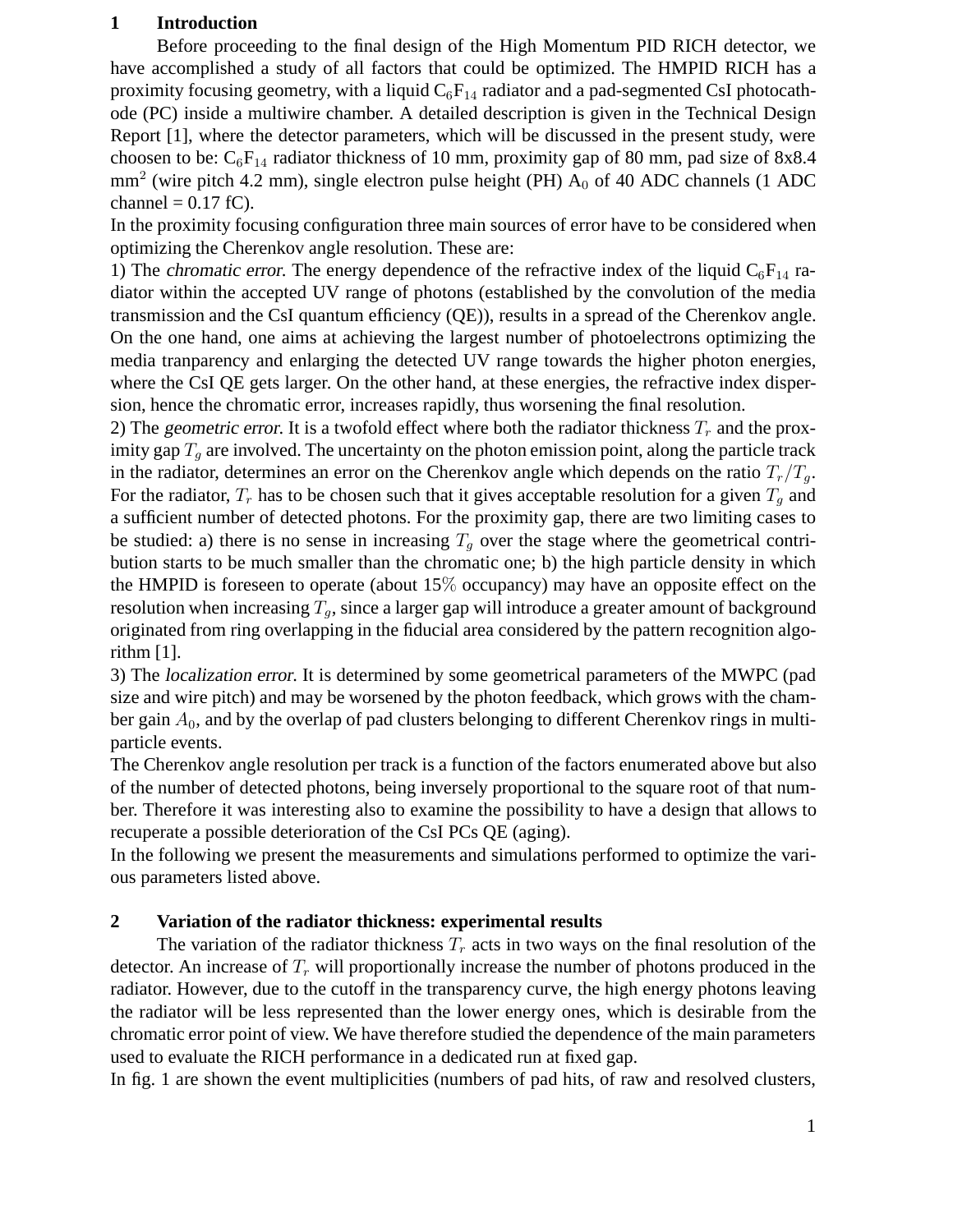of photoelectrons) from PS beam test of the small RICH proto-1, equipped with PC24, as a function of the radiator thickness. The chamber gain was set to 27 ADC, which is lower than the optimal value cited in the introduction, to reduce the pad cluster size and then the fraction of overlapping clusters which resulted rather large at 40 ADC, as a consequence of the smaller proximity gap used in proto-1. Although the number of produced Cherenkov photons is directly proportional to the radiator thickness, the multiplicities of detected photons do not increase linearly because of the worsening of the radiator transparency for higher energy photons and because of the geometrical overlapping of the pad clusters [1].

Fig. 2 shows the Cherenkov angle resolution as a function of the radiator thickness in the same test, for two angle reconstruction algorithms, described in [2]. Due to the dominance of the chromatic error, the deterioration of the single photon resolution with the radiator thickness becomes relevant only after 10 mm. However, the ring angular resolution reaches a plateau after that value, as a result of the larger number of resolved clusters (fig. 1) compensating the degradation of the single photon resolution, since  $\sigma_{ring} = \frac{\sigma_{photon}}{\sqrt{N_{clus}}}$ .



Figure 1: Measured event multiplicities as a function of the radiator thickness; PS beam test, small RICH proto-1, PC24, 3 GeV/c  $\pi$ , 70 mm proximity gap, single electron PH A<sub>0</sub>=27 ADC channels (1 ADC channel =  $0.17$  fC).

# **3 Optimization of radiator thickness, chamber gain and proximity gap with Monte Carlo simulations**

The experimental results have demonstrated the possibility of using a larger radiator thickness, since this has no visible effect on the ring angular resolution, at least when evaluated at level of single particle test beam events. Hence we have studied single- and multi-particle Monte Carlo events to improve the HMPID performance and stability of operation by a combined optimization of radiator thickness, chamber gain and proximity gap.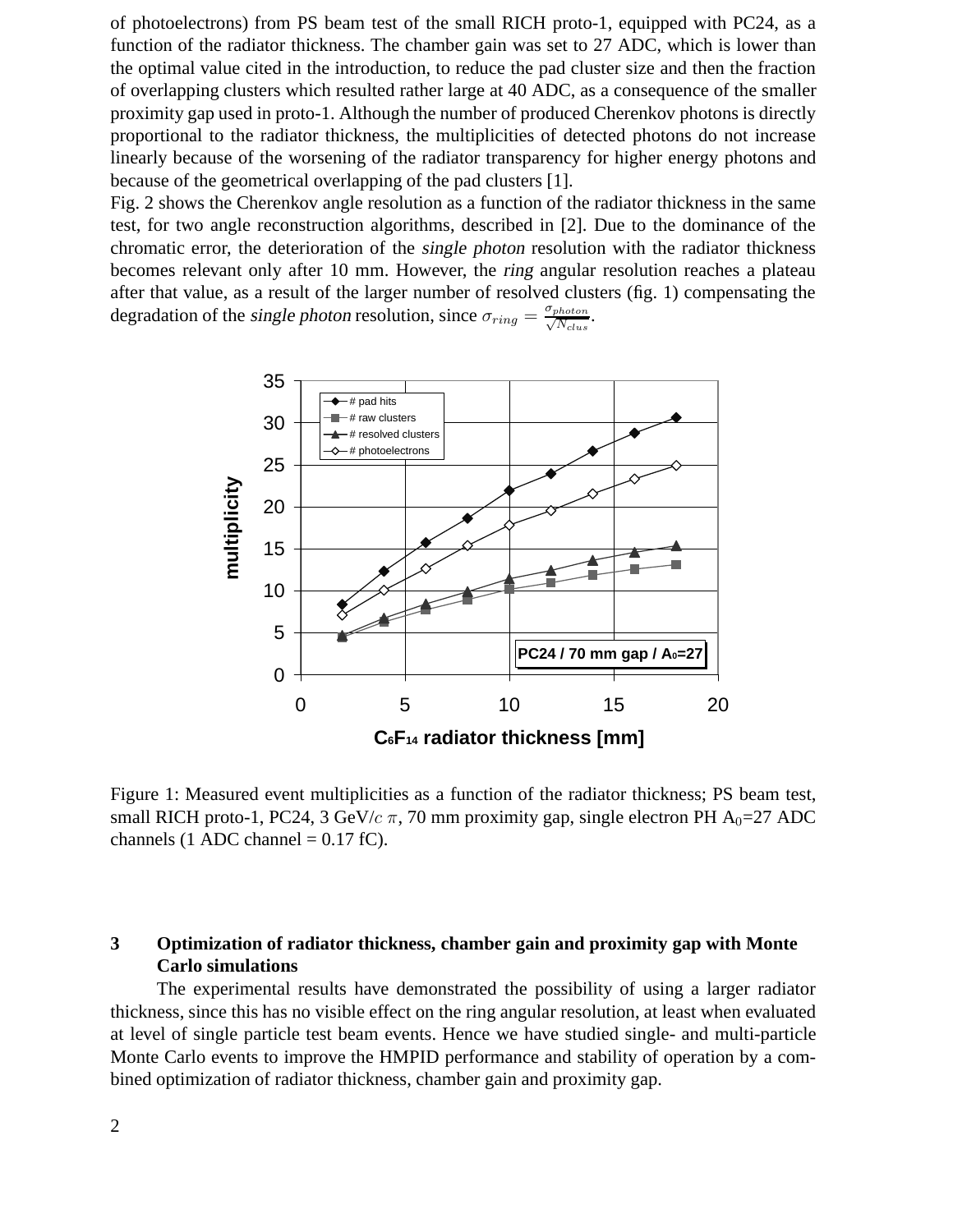#### **3.1 Simulation of single-particle events**

Using the Monte Carlo simulation program RICHSIM described in [1, 3], 350 GeV/c single  $\pi$  events, in different detector configurations, have been generated and analysed.



Figure 2: Cherenkov angle resolution as a function of the radiator thickness, obtained with two angle reconstruction algorithms, the *beta* and the *loop* methods ([1, 2]); PS beam test, small RICH proto-1, PC24, 3 GeV/c  $\pi$ , 70 mm proximity gap, single electron PH A<sub>0</sub>=27 ADC channels (1 ADC channel =  $0.17$  fC).

Fig. 3 shows the cluster multiplicities as a function of  $A_0$ , the single electron PH. One can clearly deduce that with a 15 mm radiator the detector gain could be lowered by 50% with respect to 40 ADC, the optimal value with 10 mm thickness.



Figure 3: Main quantities from simulated events analysis, as a function of the single electron PH, obtained with 350 GeV/ $c \pi$  and a 103 mm proximity gap. The results for 10 mm radiator are in good agreement with experimental data.

One immediate consequence of operating the chamber at  $A_0 = 20$  ADC is the reduction in the number of feedback photons (fig. 4). The chamber stability has been found very satis-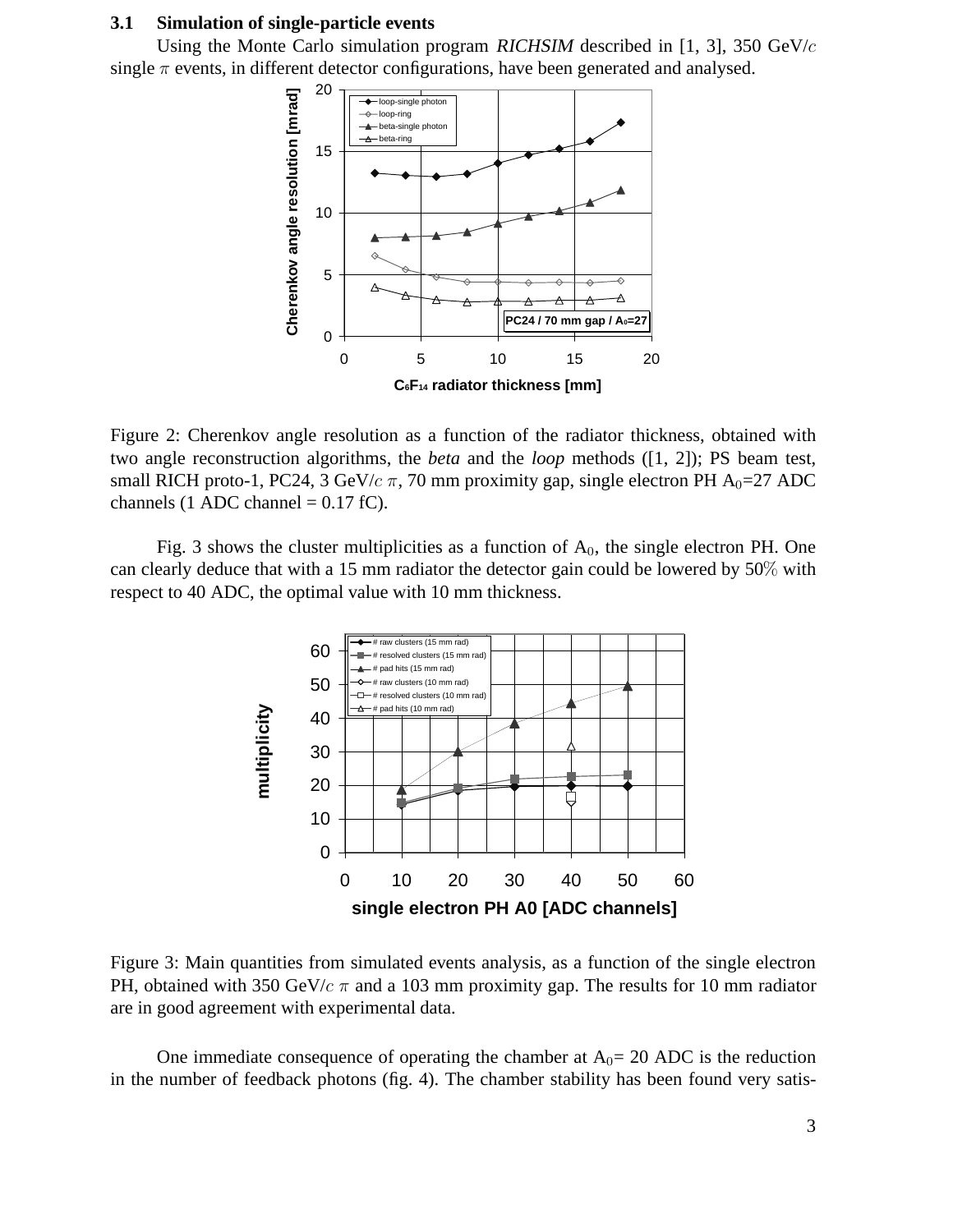factory in PS and SPS test beams [1], as well as in the STAR experiment at BNL, showing no breakdowns at the selected high voltage values. However, operating the chamber at a smaller gain has also the considerable advantage of reducing the total charge released by the Cherenkov photoelectrons and the charged particles (fig. 5), resulting in a safer operation, especially in presence of heavily ionizing events foreseen during the ALICE run time.



Figure 4: Total number of photoelectrons in the Cherenkov fiducial and number of feedback photoelectrons, from simulated events, as a function of the single electron PH, obtained with 350 GeV/ $c \pi$  and a 103 mm proximity gap.



Figure 5: Total pulse height in the Cherenkov fiducial and PH of the MIP cluster as a function of the single electron PH, from simulated events, obtained with 350 GeV/ $c \pi$  and 103 mm proximity gap.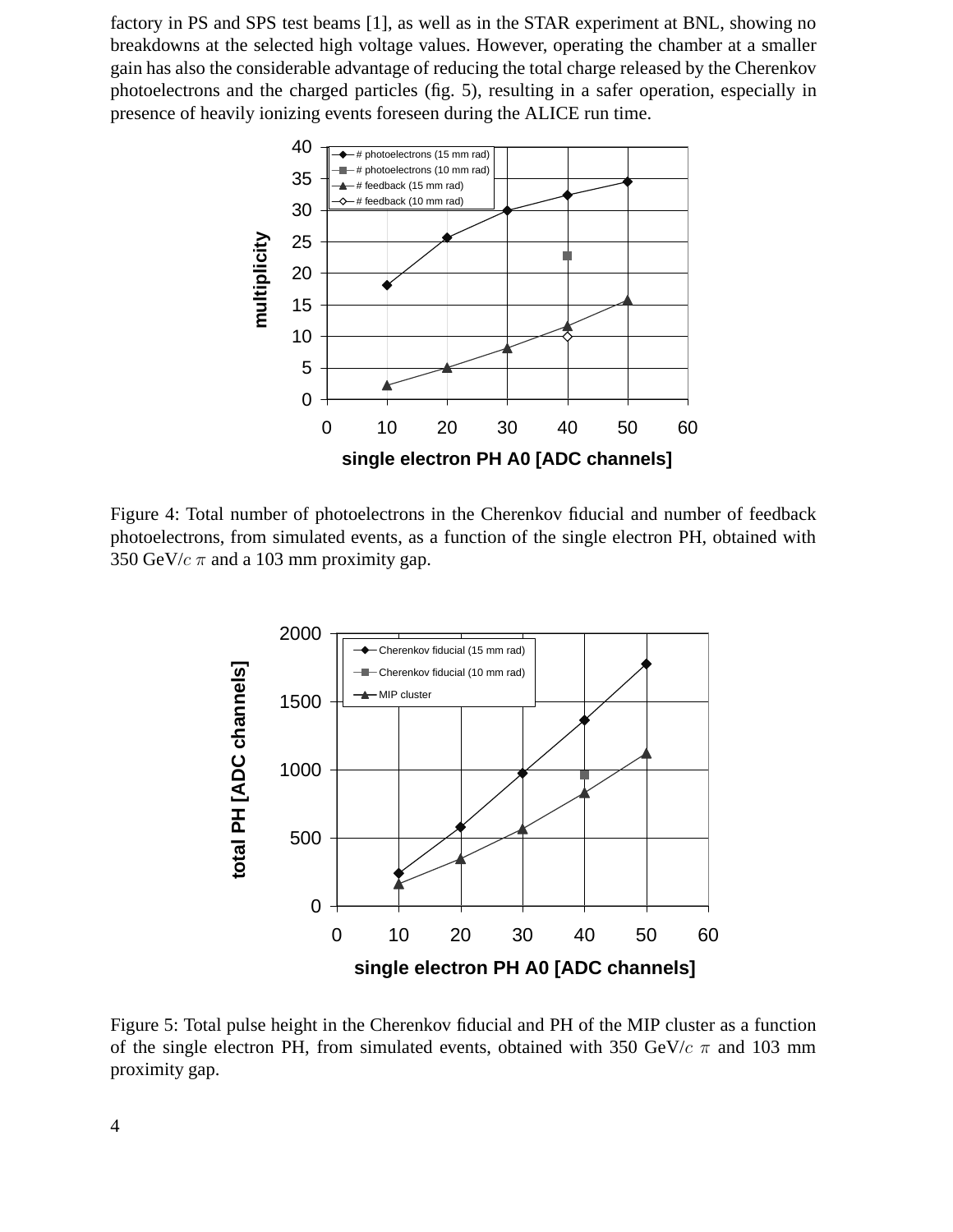In fig. 6 is shown the Cherenkov angle resolution as a function of  $A_0$ , for two proximity gap values. In the considered range, the resolution does not depend on the single electron PH. On the contrary, as expected, the proximity gap has some evident effects on both the single photon and the ring angle resolutions, the larger gap value providing better results, at least in single particle, low background events. As pointed out in the introduction, in a high density event, a smaller gap may be more suitable.



Figure 6: Cherenkov angle resolution, for two values of radiator thickness and proximity gap, in function of the gain, obtained with 350 GeV/ $c \pi$ .

The dependence on the particle incidence angle (counted from normal incidence), shown in fig. 7 is rather weak up to  $10^{\circ}$ , when the total internal reflection in the quartz window of the radiator vessel causes a loss of Cherenkov photons.



Figure 7: Cherenkov angle resolution, for two proximity gap values, as a function of the particle incidence angle, obtained with 350 GeV/ $c \pi$  and A<sub>0</sub> = 20 ADC.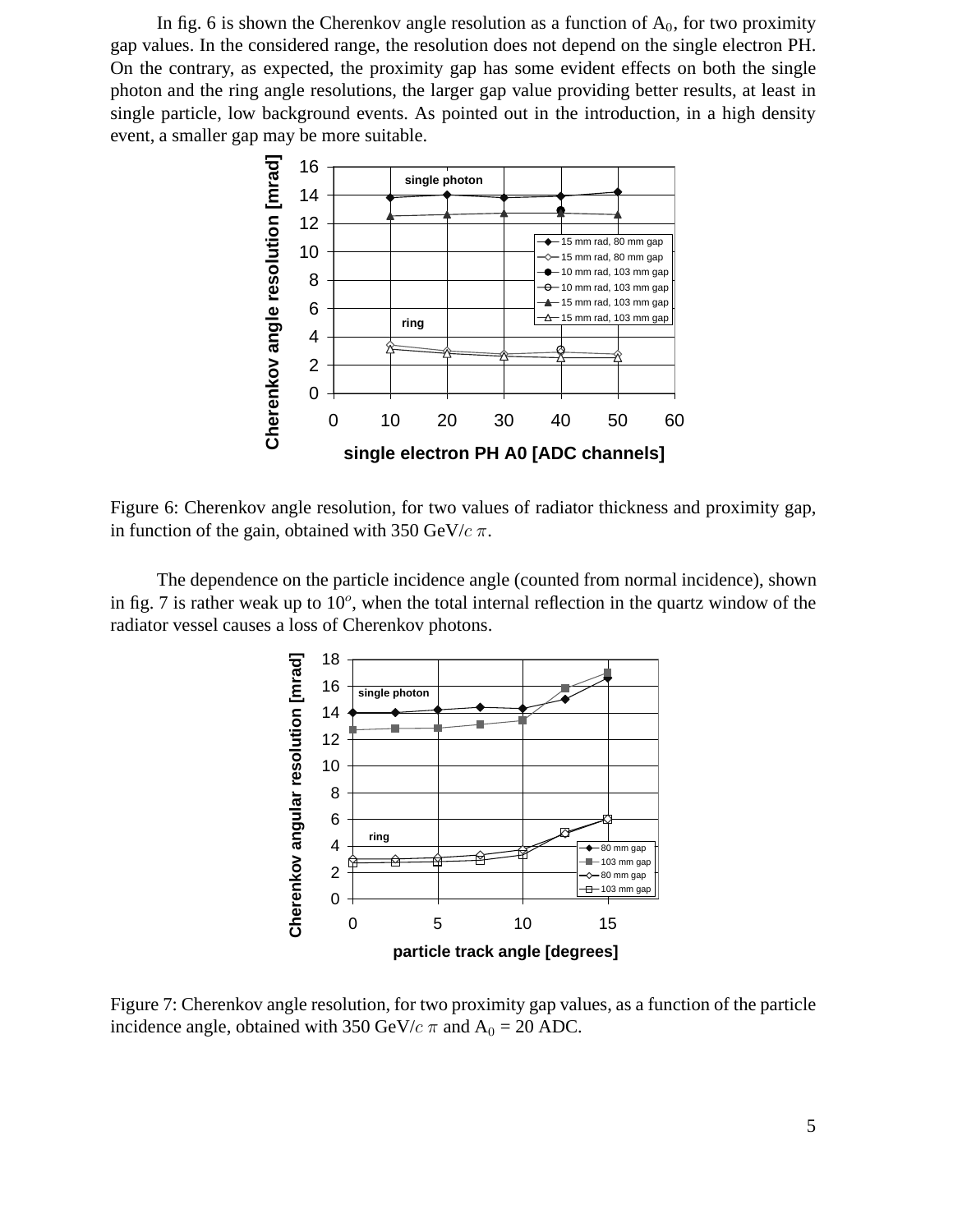Although the quoted values refer to single particle events, the angle reconstruction has been achieved applying the same cut, in the azimuthal angle, used for the multi-particle events, to discard pad clusters included in the sector of the Cherenkov fiducial area which gets wider the larger the incidence angle.

### **3.2 Simulation of multi-particle events**

The optimization of the detector parameters has been performed also in multi-particle events generated with the ALIROOT package, where the real size HMPID detector is implemented. Single rings have been merged to background events, corresponding to a charged particle hit density of 100  $\text{m}^{-2}$ , and analysed with the Hough transform based pattern recognition algorithm described in [1, 4]. Tab. 1 shows the variation of the angular resolution and of the mean detector occupancy with the chamber gain, the radiator thickness and the proximity gap, at 8000 and 4000 charged particles per unit of rapidity. The Cherenkov angle resolution is obtained from the pattern recognition of single rings, at  $5^\circ$  particle incidence angle, merged with fully reconstructed ALIROOT background events.

Table 1: Cherenkov angle ring resolution  $\sigma$  and mean detector occupancy, obtained in two charged particles mulitplicity conditions, as a function of three detector parameters: radiator thickness, proximity gap and chamber gain.

| dN/dy | radiator  | proximity | chamber | $\sigma$      | occupancy |
|-------|-----------|-----------|---------|---------------|-----------|
|       | thickness | gap       | gain    |               |           |
|       | (mm)      | (mm)      | (ADC)   | (mrad)        | $(\%)$    |
| 8000  | 10        | 80        | 40      | $7.5 \pm 0.3$ | 14.2      |
| 8000  | 10        | 104       | 40      | $8.6 \pm 0.4$ | 14.8      |
| 8000  | 15        | 80        | 20      | $7.7 \pm 0.3$ | 10.6      |
| 8000  | 15        | 104       | 20      | $8.7 \pm 0.4$ | 11.3      |
| 8000  | 15        | 80        | 30      | $7.4 \pm 0.3$ | 12.8      |
| 4000  | 15        | 80        | 20      | $6.0 \pm 0.3$ | 5.9       |
| 4000  | 15        | 80        | 30      | $6.0 \pm 0.2$ | 7.5       |
| 4000  | 15        | 104       | 20      | $6.1 \pm 0.2$ | 5.9       |
| 4000  | 15        | 104       | 30      | $6.6 \pm 0.3$ | 7.7       |

As expected, at the two considered particle densities, the occupancy decreases with the gain, due to the lower single electron detection efficiency, the smaller number of pads per cluster and the reduced photon feedback contribution. On the other hand, the Cherenkov angle resolution is mainly affected by the proximity gap, the smaller value beeing more favourable because of the reduced background contribution in the fiducial area used for the pattern recognition algorithm. We have considered also a reduced  $dN/dy$  of 4000 charged particles per unit of rapidity to verify whether the choice of an 80 mm proximity gap was optimal only in a high density particle flux. The results show clearly that such a gap thickness will not deteriorate the angle resolution at a lower detector occupancy, keeping the same pattern recognition algorithm.

### **4 Pad size optimization**

The dominance of the chromatic aberration over all the contributions to the Cherenkov angle resolution renders ineffective any reduction of the localization error [2]. Therefore we have decided to keep the original pad segmentation, also taking into account that operating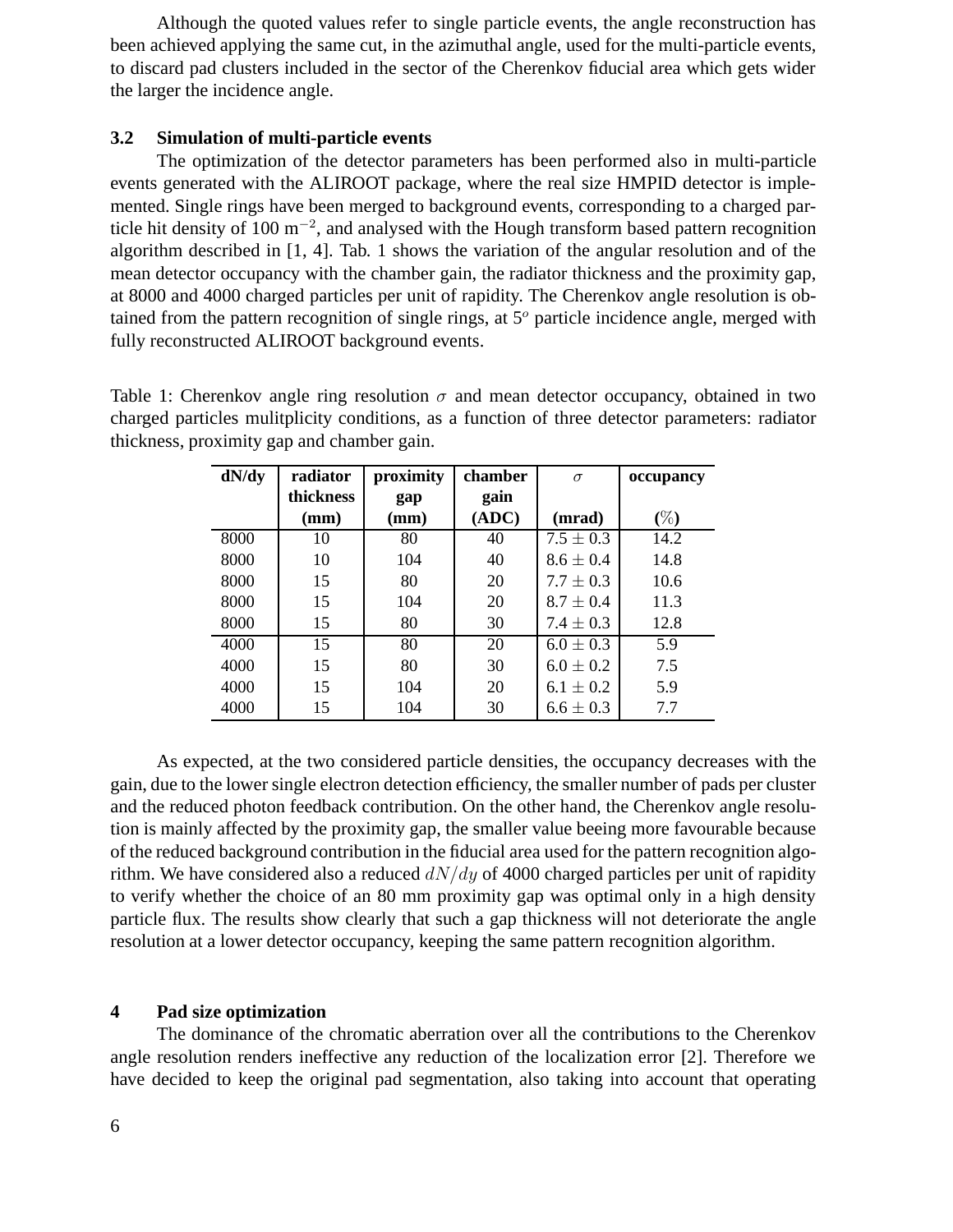the RICH at a reduced gain will decrease the photon feedback and improve the localization accuracy, especially for the charged particles, which are accompanied by the larger fraction of the feedabck contribution.

### **5 Recovery of the performance in case of CsI PCs aging**

The detector performance has been evaluated taking into account an overall degradation of the CsI photocathodes quantum efficiency, up to 50%, for three values of gain (20, 30 and 40 ADC). The variation of the main event quantities and of the Cherenkov angle ring resolution with the QE degradation are presented, respectively, in figs. 8 and 9.



Figure 8: Main event quantities as a function of the CsI QE degradation, for three  $A_0$  values, obtained with 350 GeV/ $c \pi$  and a 103 mm proximity gap.



Figure 9: Cherenkov ring angular resolution as a function of the CsI QE degradation, for three A<sub>0</sub> values, obtained with 350 GeV/ $c \pi$  and 103 mm proximity gap.